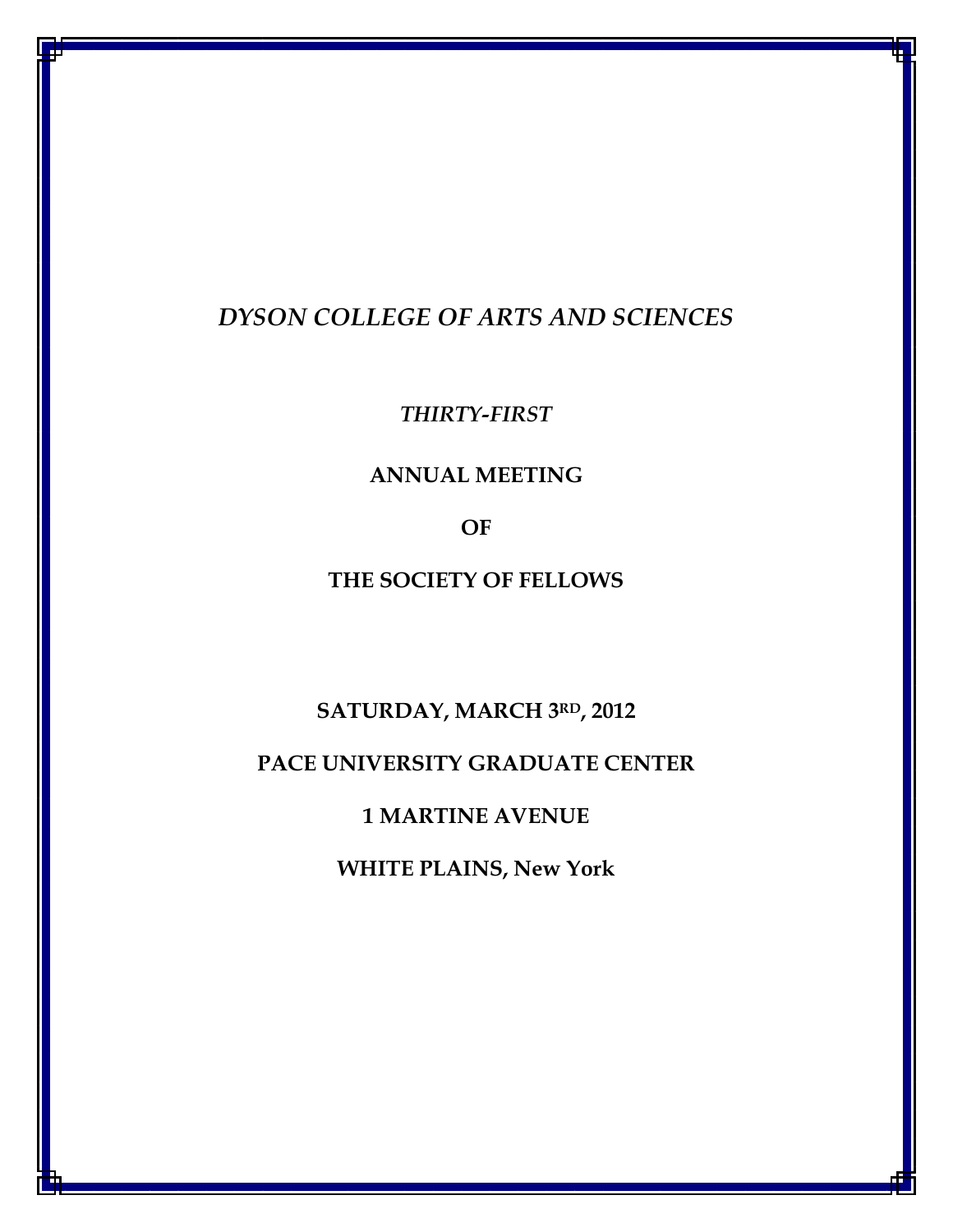## THE SOCIETY OF FELLOWS DYSON COLLEGE OF ARTS AND SCIENCES PACE UNIVERSITY

#### THIRTY-FIRST ANNUAL MEETING

9:00 a.m. Coffee and Continental Breakfast–Room 208

10:00 a.m. Welcome-Room 206 Dr. Adelia Williams Professor of Modern Languages and Cultures Associate Dean, Dyson College of Arts and Sciences

#### 10:15-11:45a.m. Plenary Session–Room 206

The Grandeur of the Great Wall of China Serene Su Faculty Mentor: Dr. Joseph Tse-Hei Lee, East Asian Studies and History

Text Mining and the Federalist Papers Robert Hamilton Faculty Mentor: Dr. Walter Morris, Economics

The Volcano that Shook the World: The Eruption of Mount Tambora and "The Year Without a Summer" Kathleen Mockler Faculty Mentor: Dr. Marilyn Weigold, History

Ancient Eastern Philosophy of Daoism Confronts Modern Western Philosophy of Deep Ecology on Nature as an Internal Extension of the Self Claudia Chan Faculty Mentor: Dr. Harold Brown, Philosophy and Religious Studies

12:00-1:00p.m. Luncheon and Posters–Rooms 208 and 204 Presiding, Dr. Nira Herrmann Dean, Dyson College of Arts and Sciences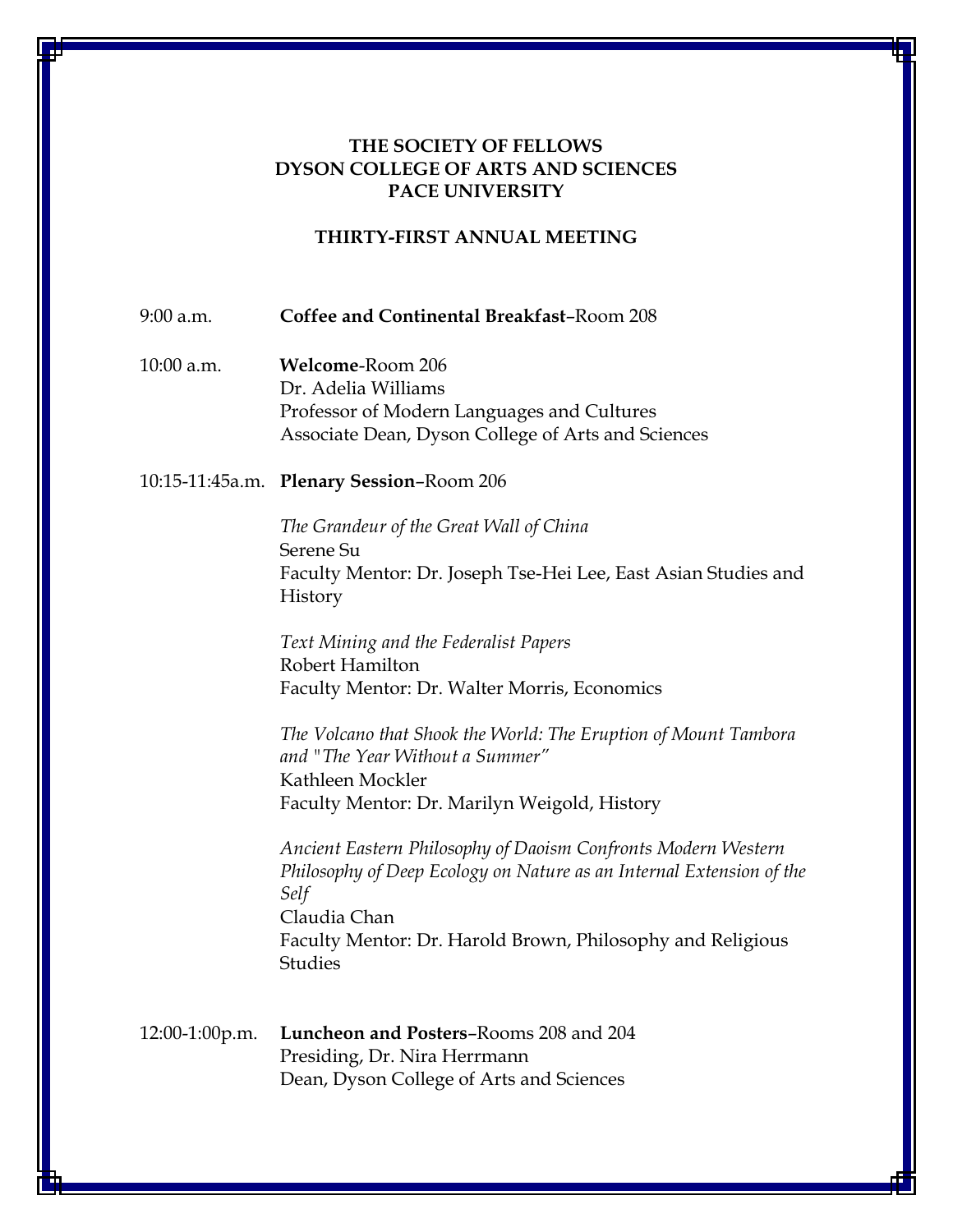#### 1:15-2:15 p.m. First Concurrent Afternoon Sessions:

 Mechanisms of Disease–Room 308 Moderator: Dr. Charlene F. Hoegler

 Communication Disorders in Culturally and Linguistically Diverse Populations–Room 320 Moderator: Dr. Carol S. Alpern

Ways of Looking: Creative Writing and the Art of Observation –Room 322 Moderator: Dr. Jane Collins

Economic Analysis of Public Policy: The Good, The Bad and The Ugly–Room 326 Moderators: Dr. Joseph Morreale and Dr. Mark Weinstock

2:30-3:30p.m. Second Concurrent Afternoon Sessions:

Science from Chemistry to Climate Change–Room 308 Moderator: Dr. Richard Schlesinger

Multilingualism and Second Language Acquisition–Room 320 Moderator: Dr. Andriy Danylenko

European Perspectives on Film-Room–Room 322 Moderator: Dr. Antonia Garcia-Rodriguez

Gender Politics in Literature: From Ancient Times to Modern Times–Room 326 Moderator: Dr. Bette Kirschstein

3:30 p.m. Reception and Awards Ceremony–Room 208

The Society of Fellows Executive Board wishes to thank and acknowledge all Faculty Mentors and Moderators for their support of The Dyson College of Arts and Sciences Society of Fellows

DETAILS REGARDING THE POSTER AND CONCURRENT SESSIONS APPEAR ON THE FOLLOWING PAGES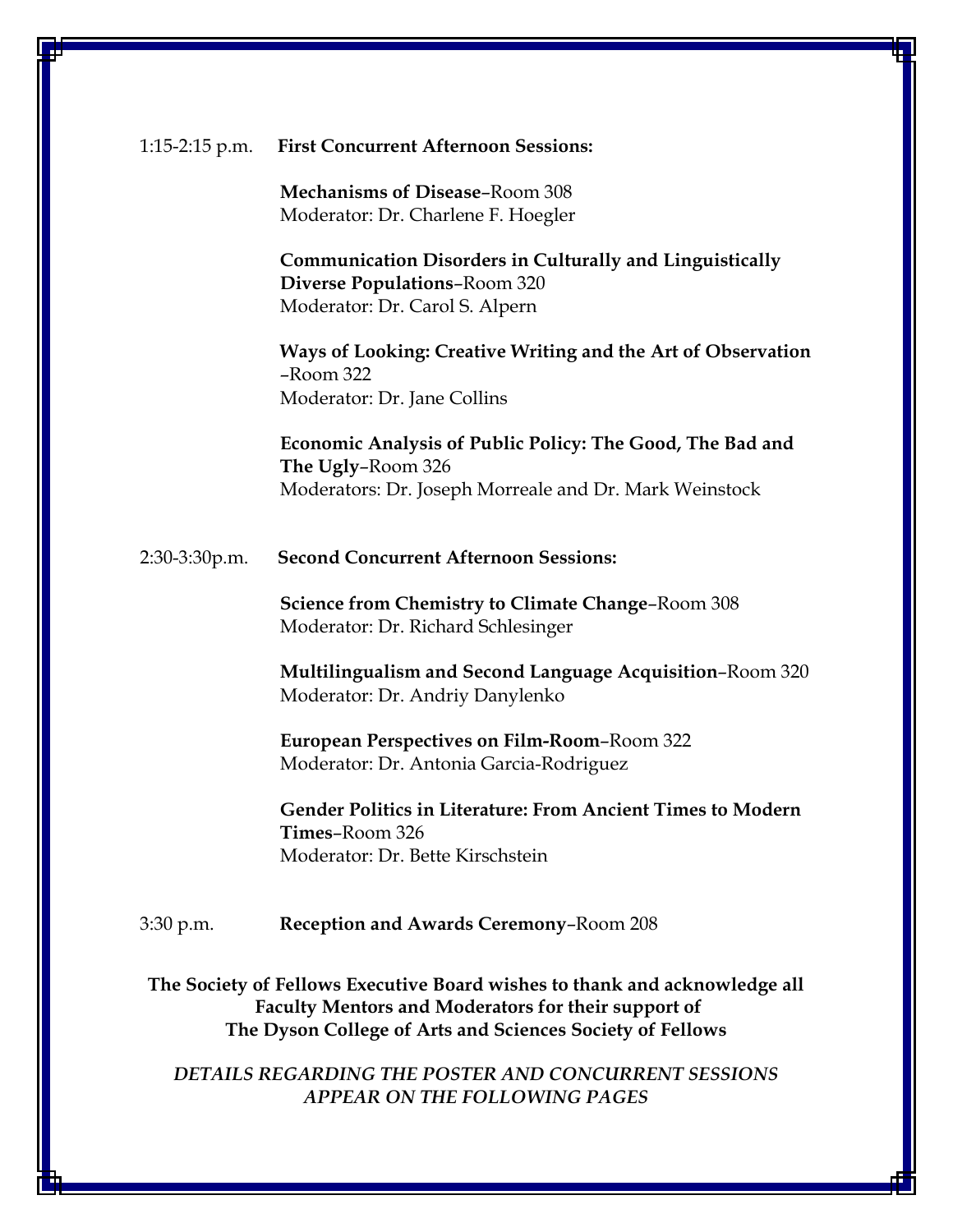#### 12:00-1:00p.m. Luncheon and Posters–Rooms 208 and 204

Generalized Arithmetical Progressions Gila Eban Faculty Sponsor: Dr. Carmen Vlad, Mathematics

The Factors that Influence the Chinese Yuan Exchange Rate and the Current Chinese Exchange Rate Policy Tianpei Han Faculty Sponsor: Dr. Joseph Morreale, Economics

Computer Forensics: Criminal Utilization of Virtual Machines Marc Kowtko Faculty Sponsor: Dr. Jean Coppola, Information Technology

The Impact of the US Deficit/ GPD ratio, interest rate and the personal savings rate on the growth of the Dow Jones Industrial Average Leonard Schaltz Faculty Sponsor: Dr. Joseph Morreale, Economics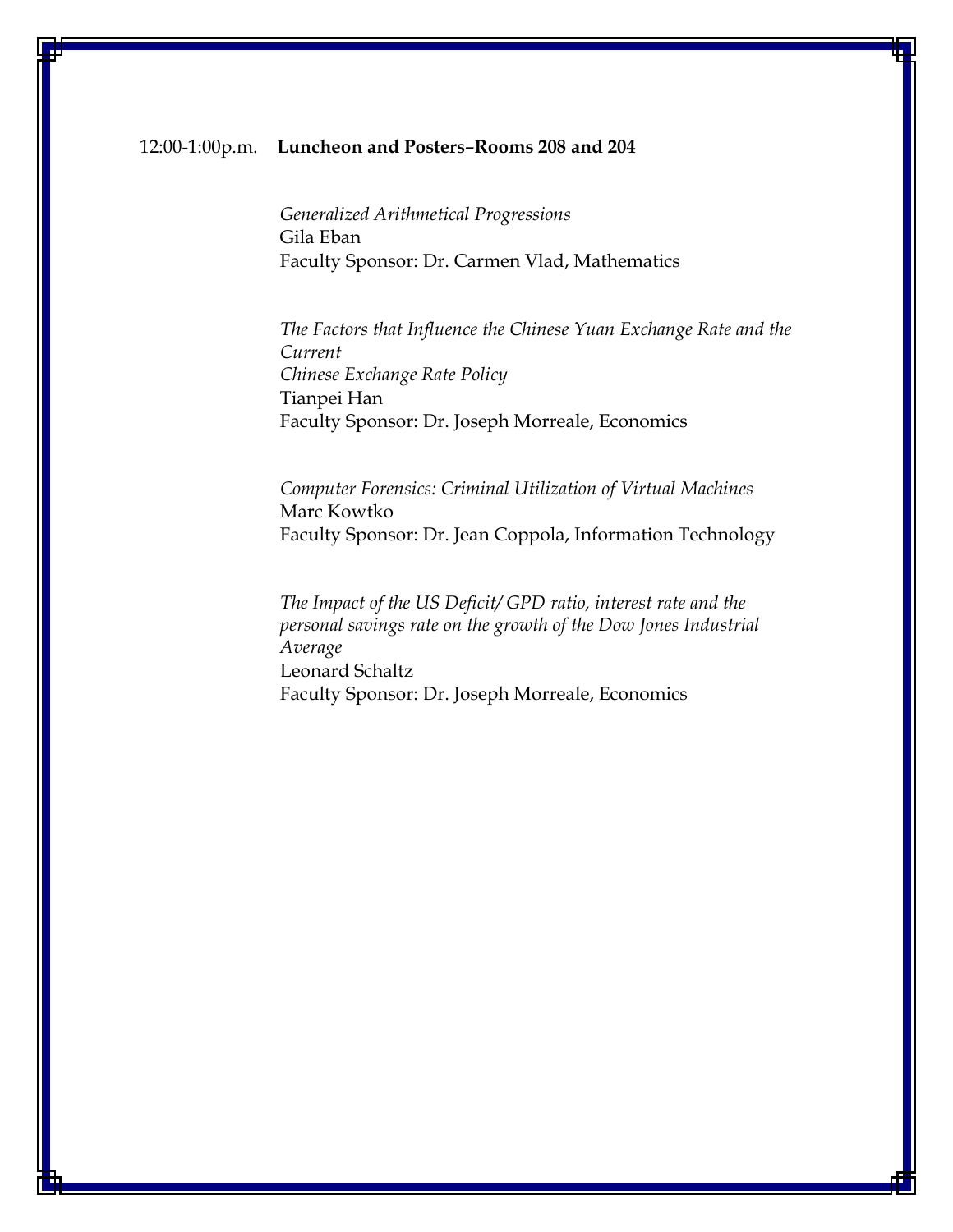#### 1:15-2:15pm First Concurrent Afternoon Sessions:

#### Session 1 Mechanisms of Disease–Room 308 Moderator: Dr. Charlene F. Hoegler

Lactate Dehydrogenase Activity May Reflect the Pathophysiological Profile of Heart Failure Angela Conte; Faculty Sponsor: Dr. Charlene F. Hoegler, Biology and Health Sciences

Retinoblastoma Protein: Which Rb Phosphorylation Sites Play a Role in Induced Apoptosis Raymond Hunce; Faculty Sponsor: Dr. Nancy Krucher, Biology and Health Sciences

Acetylchoinesterase Isozyme Banding May be Useful in Revealing Heart Pathology Cherelle Palmer; Faculty Sponsor: Dr. Charlene F. Hoegler, Biology and Health Sciences

Malate Dehydrogenase Activity May Reflect the Pathophysiological Profile of Heart Failure Shayna Shah; Faculty Sponsor: Dr. Charlene F. Hoegler, Biology and Health Sciences

## Session 2 Communication Disorders in Culturally and Linguistically Diverse Populations–Room 320 Moderator: Dr. Carol S. Alpern

Multicultural/ Multilingual Perspectives on Voice Disorders Taisiya Borik; Faculty Sponsor: Dr. Carol S. Alpern, Communication Sciences and Disorders

Multicultural Perspectives on Autism Aja M. McClellan; Faculty Sponsor: Dr. Carol S. Alpern, Communication Sciences and Disorders

Multicultural/ Multilingual Perspectives on Down Syndrome Loubelle D. Rivera; Faculty Sponsor: Dr. Carol S. Alpern, Communication Sciences and Disorders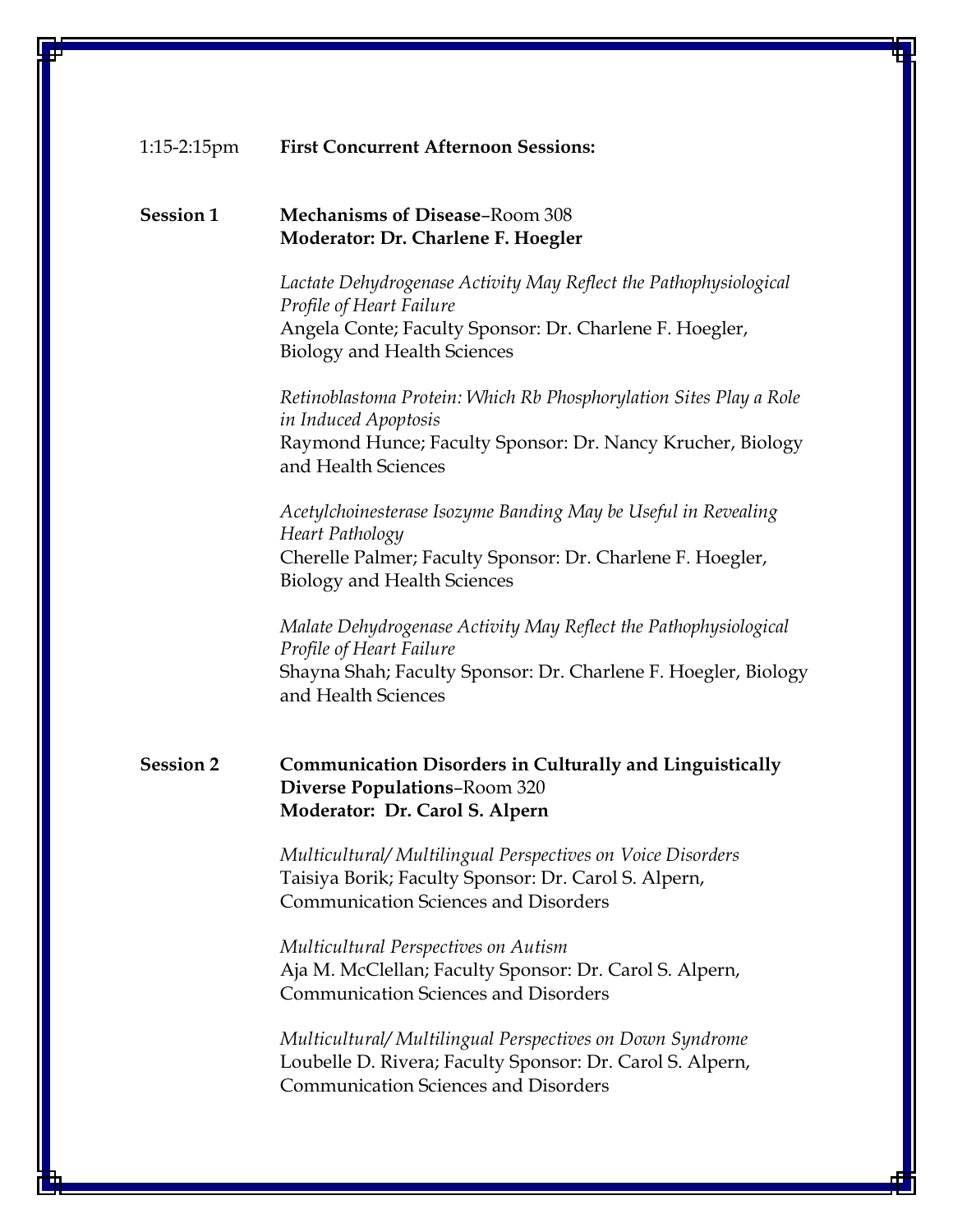#### 1:15-2:15pm First Concurrent Afternoon Sessions Continued:

#### Session 3: Ways of Looking: Creative Writing and the Art of Observation -Room 322 Moderator: Dr. Jane Collins

Selections from Crack the Bone Poetry Collection Melissa Capozzi; Faculty Sponsor: Dr. Deborah M. Poe, English and Modern Language Studies

Strange Sanctuary Diana Cavallo; Faculty Sponsor Dr. Deborah M. Poe, English and Modern Language Studies

Andy Goldsworthy- Inspired Artistic Project Danielle Cosgrove; Faculty Sponsor: Ms. Susan Maxam, University Director for Student Success

#### Session 4: Economic Analysis of Public Policy: The Good, The Bad, and The Ugly–Room 326 Moderators: Dr. Joseph Morreale and Dr. Mark Weinstock

The Economic Effects of Military Keynesianism Michael Christensen; Faculty Sponsor: Dr. Joseph Morreale, Economics

The Costs and Benefits of Incarceration Due to Drug Related Offenses Frances Taormina; Faculty Sponsor: Dr. Mark Weinstock, **Economics** 

Presidential Approval Ratings: Does Peace and Prosperity Matter? Niles Vu; Faculty Sponsor: Dr. Joseph Morreale, Economics

Questioning Economic Theory: An Econometric Evaluation of the Natural Rate of Unemployment, NAIRU, and the New Keynesian Phillips Curve Bethany Rolfs; Faculty Sponsor: Dr. Mark Weinstock, Economics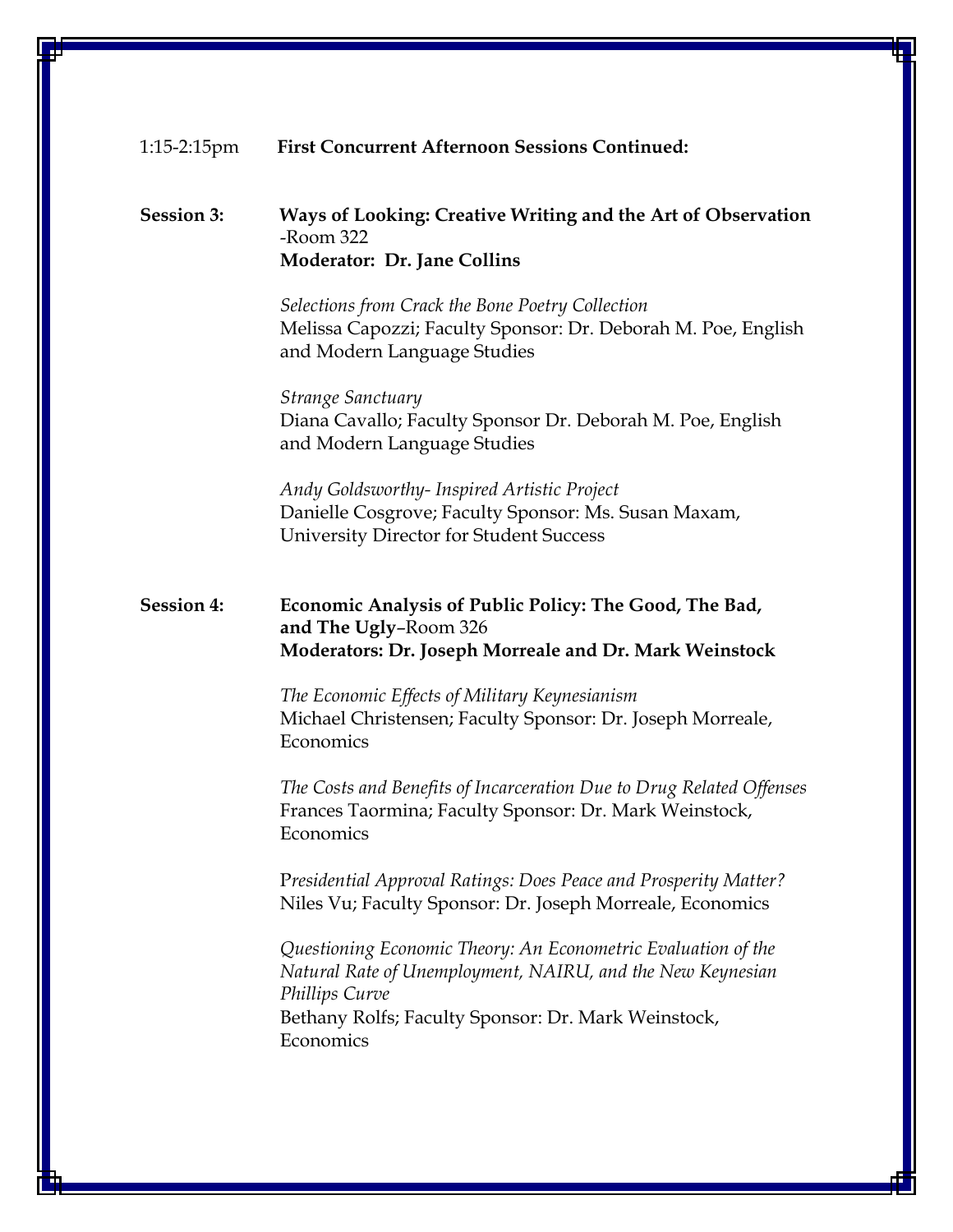#### 2:30-3:30 p.m. Second Concurrent Afternoon Sessions

### Session 5 Science from Chemistry to Climate Change–Room 308 Moderator: Dr. Richard Schlesinger

Combined Temperature-and Ion-Sensitive Hydrogels Synthesized by Photopolymerization Christopher Aronoff; Faculty Sponsor: Dr. Sergey Kazakov, Chemistry and Physical Sciences

The Effects of Temperature Increase on Thylakoid Membrane Integrity as a Measurer of Photosynthetic Activity in Arabidopsis Thaliana Michael Boyle; Faculty Sponsor: Dr. Erica Kipp, Biology and Health Sciences

Multi-mode Selective Detection of Mercury by Chiroptical Fluorescent Sensors Based on Methionine /Cysteine Wenyao Zhang; Faculty Sponsor: Dr. Zhaohua Dai, Chemistry and Physical Sciences

#### Session 6 Multilingualism and Second Language Acquisition-Room 320 Moderator: Dr. Andriy Danylenko

Understanding Agrammatic Aphasia from a Multidimensional Perspective Simone Gendler; Faculty Sponsor: Dr. Andriy Danylenko, Modern Languages and Cultures

Native-Language Interference in English of Arabic-Speaking Learners Hind Ibrahim; Faculty Sponsor: Dr. Andriy Danylenko, Modern Languages and Cultures

Language Acquisition and Russia-English Bilingualism Darya Turbina; Faculty Sponsor: Dr. Andriy Danylenko, Modern Languages and Cultures